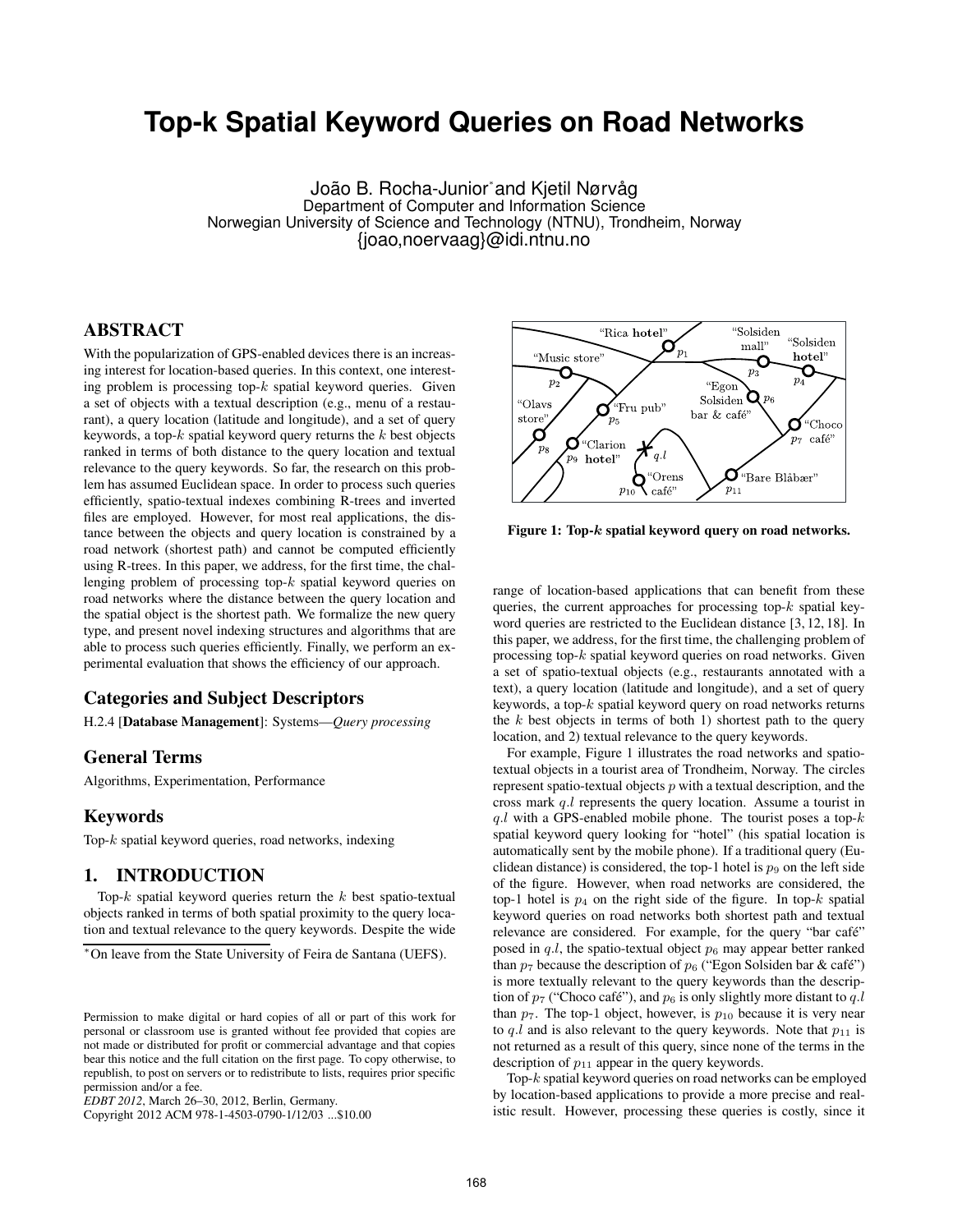requires computing several shortest paths.

To the best of our knowledge, processing top- $k$  spatial keyword queries on road networks has never been proposed before. In this paper, we formalize the concepts of this new query type and describe how to rank objects considering both the network distance and the textual relevance. We also propose a basic approach for processing top-k spatial keyword queries on road networks combining the state-of-the-art approaches for road network and spatiotextual indexing. Then, we present an enhanced approach that employs inverted files to index the description of the spatio-textual objects lying on the road networks and, therefore, can process queries more efficiently. Finally, we describe how to create and employ an overlay on top of the actual road network to improve the query processing performance even further. The overlay allows to prune the regions of the network that cannot contribute with relevant objects. In order to identify the relevant regions, we compute an upper bound score for any object in the region in terms of both minimum network distance to the query location and maximum textual score. The maximum textual score of any object in a region is obtained through an abstract textual representation that is maintained for each region. We show the efficiency of our approach through an extensive experimental evaluation.

In summary, the main contributions of this paper are:

- We introduce top- $k$  spatial keyword queries on road networks.
- We describe a basic approach for processing top- $k$  spatial keyword queries on road networks combining state-of-theart techniques.
- We propose an enhanced approach that indexes the description of the objects on a segment of the road network for efficient query processing.
- We employ an overlay network on top of the actual road network to prune regions that cannot contribute with relevant objects improving the query processing performance.
- Finally, we perform an experimental evaluation that demonstrates the efficiency of our approach.

The remainder of this paper is organized as follows. First, we describe the related work in Section 2. Next, we present the preliminaries and problem statement in Section 3. Then, we describe the basic approach in Section 4, the enhanced approach in Section 5, and the overlay approach in Section 6. Finally, we present the experimental evaluation in Section 7, and conclude the paper in Section 8.

### **2. RELATED WORK**

Top-k spatial keyword queries on road network are related to keyword queries on relational databases [17] and data graphs [4]. However, in relational databases and data graphs, the addressed problem is finding rooted trees of connected vertices that are relevant for the query keywords.

There is also related work in the context of preference queries in road networks and relational databases. Mouratidis *et al.* [14] propose processing top- $k$  and skyline queries on road networks assuming additional costs on the edges of the road networks. The result of the queries is the set of facilities that can be achieved from a given query location with minimum cost. Recently, Levandoski *et al.* [10, 11] propose a framework for integrating preference queries in database systems.

In the context of spatial objects on road networks [8, 9, 16], Papadias *et al.* [16] propose a framework to store road networks and spatial objects. They also propose algorithms to process nearest neighbor and range queries. One interesting result of this work is the observation that network expansion algorithms present better performance when compared with algorithms based on Euclidean distance heuristics. Recently, Lee *at al.* [8, 9] propose using route overlays to improve the performance of nearest neighbor and range queries on road networks. In contrast to their approach, we assume keyword and top-k queries.

In the context of spatial keyword queries. Ian de Felipe *et al.* [6] propose a new data structure that integrates signature files and Rtrees. Each node of the R-tree employ a signature to indicate the keywords present in the node sub-tree. Zhang *et al.* [21] propose finding the m-closest objects to a given query location that match the set of m query keywords. Cao *et al.* [2] propose finding a group of objects that match the query keywords, minimizing intra-group distance, and the distance among the objects in the group and the query location. Different from our approach, these approaches are restricted to boolean keyword queries and Euclidean distance.

Finally, related work has been proposed in the context of top- $k$ spatial keyword queries on spatial databases  $[3, 12, 18]$ . In top- $k$ spatial keyword queries, the spatio-textual objects are ranked in terms of both spatial distance and textual relevance, where the distance between query location and the spatio-textual object is restricted to the Euclidean distance. Cong *et al.* [3] and Li *et al.* [12] propose augmenting the nodes of an R-tree with textual indexes such as inverted files. The inverted files are used to prune nodes that cannot contribute with relevant objects. Recently, Rocha-Junior *et al.* [18] propose an indexing structure that associates each term to a different data structure (block or aggregated R-tree) and can pro- $\cos$  top- $k$  spatial keyword queries more efficiently. Finally, Wu *et al.* [20] cover the problem of keeping the result set of traditional spatial keyword queries updated, while the user is moving on a road network. Current approaches for processing top-k spatial keyword queries are restricted to Euclidean distance and rely on R-trees to compute the distance between the objects and the query location. Therefore, the techniques proposed cannot be applied in the context of road networks where the distance between the query location and the objects of interest is the shortest path.

#### **3. PRELIMINARIES**

In this section, we define the model used to represent the road networks, the set of objects of interest, and the problem statement.

**Road networks.** We model a road network as a graph  $G = (V, E, W)$ , where V is the set of vertices, E is the set of edges, and  $W$  is the set of weights (network distances) that are associated with each edge. A vertex  $v \in V$  represents a road intersection or an end-point in the road network, an edge  $(v, v') \in E$ represents a *road segment*, and the weight  $w \in W$  associated with each edge  $(v, v')$  represents the length (network distance)  $|v, v'|$  of the road segment. For simplicity, we assume bidirectional traffic. However, unidirectional traffic is also support by our approach. In this case,  $(v, v') \neq (v', v)$  and the distance  $|v, v'|$  may be different from  $|v', v|$ .

**Objects of interest.** We assume a set of spatio-textual objects  $p \in P$  on the edges E of the road network G. Each object p has a spatial location  $p.l$  and a textual description  $p.d$ . The size (cardinality) of the set of objects P is denoted as |P|. The network distance between an object p and the *ends of the edge* (vertices) in which it belongs is defined as  $|v, p|$  or  $|v', p|$ , where v and v' are the ends of the edge  $(v, v')$  where p lies. The shortest path between two objects p and p' in the road network graph G is defined as  $||p, p'||$ . The set of objects in the edge  $(v, v')$  and  $(v', v)$  are the same, and the distance  $|v, p|$  is equal to the distance  $|v, v'| - |v', p|$ . There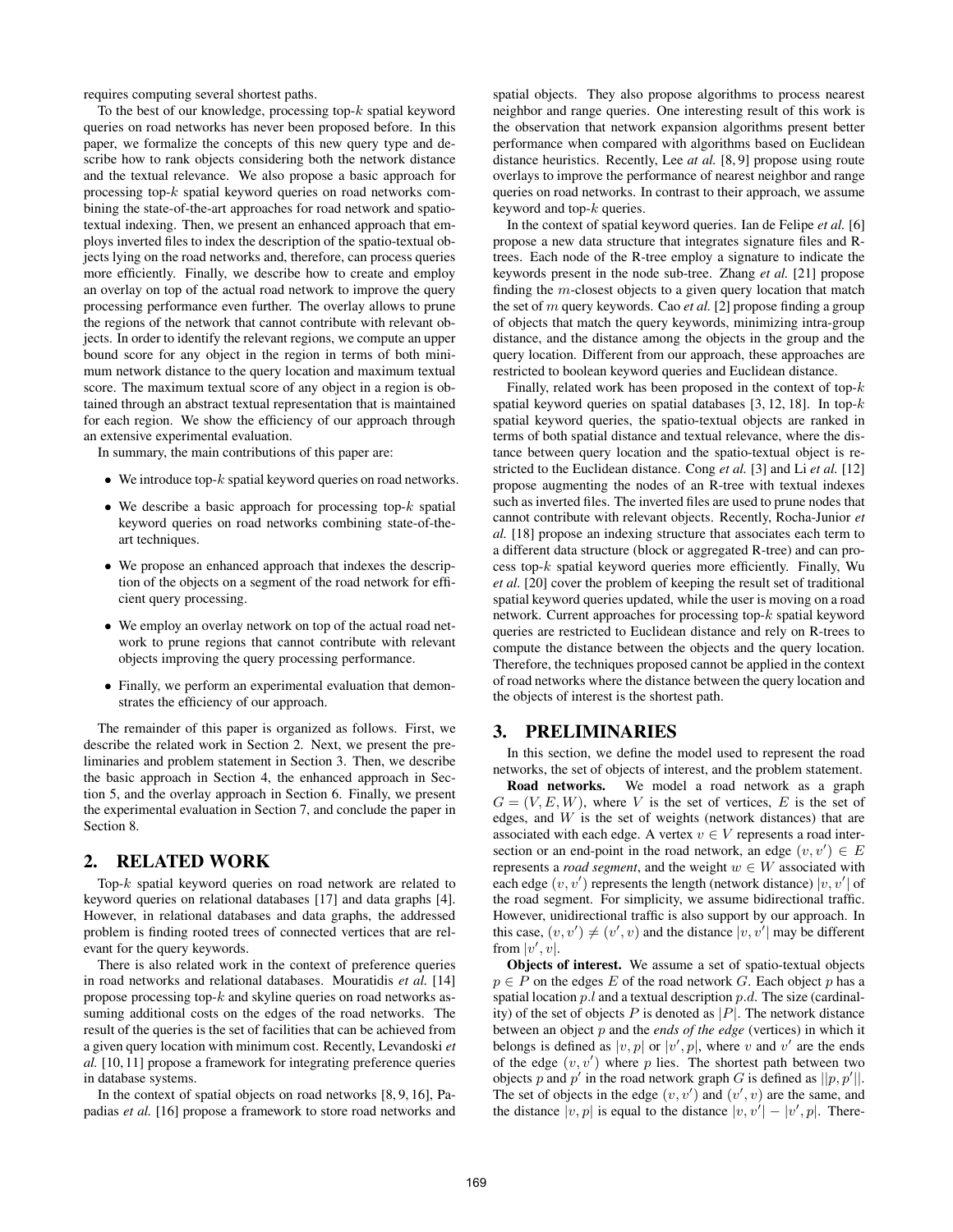fore, knowing the distance between  $p$  and one vertex is sufficient to obtain the distance between p and the other vertex. We denote *reference vertex*, the vertex used to compute the distance to the objects on the edge. Note that if unidirectional traffic is considered, the set of objects lying on edge  $(v, v')$  is different from the set of objects lying on the edge  $(v', v)$ , and the distance  $|v, p|$  may be different from  $|v, v'| - |v', p|.$ 

**Problem statement.** We define a top-k spatial keyword query on road network as  $Q_N = \langle q.l, q.d, q.k \rangle$  where q.l is the query spatial location (latitude and longitude),  $q.d$  is the set of query keywords, and  $q.k$  is the number of results of interest. Without loss of generality, we assume that the query location  $q.l$  lies on an edge of the road network. This assumption can be bypassed finding the nearest edge of a given query location. Given a query  $Q_N$ , a road network G, and a set of spatio-textual objects  $P$ ;  $Q_N$  returns q.k spatio-textual objects in descending order of score  $\tau$ . The score  $\tau(p)$  is defined as:

$$
\tau(p) = \frac{\theta(p.d, q.d)}{1 + \alpha \cdot \delta(p.l, q.l)}\tag{1}
$$

where  $\delta(p,l,q,l)$  represents the network proximity between the query location q.l and the object location p.l, and  $\theta(q.d, p.d)$  represents the textual relevance of  $p.d$  according to the query keywords  $q.d.$ The query parameter  $\alpha$  is a positive real number  $(\alpha \in \mathbb{R}^+)$  and defines the importance of one measure over the other. For example, if  $\alpha = 0$  only textual relevance is considered, and  $\alpha > 1$  increases the importance of the network proximity over textual relevance.

The measure  $\tau^*(p) = \alpha \cdot \delta(p.l, q.l) + (1 - \alpha) \cdot \theta(p.d, q.d)$  has been used for top- $k$  spatial keyword queries [3, 12, 18]. We employ  $\tau(p)$  instead of  $\tau^*(p)$  to avoid normalizing the network distance, which is a requirement for using  $\tau^*(p)$ . In the context of road networks, normalizing the network distance requires computing the shortest path between any two points in the road networks, which is prohibitively costly to process in practice. However, our approach also supports  $\tau^*(p)$ .

*Network proximity* (δ) gives the importance of the location of a spatio-textual object p.l to a query  $Q_N$ . Therefore, the network proximity is defined as:

$$
\delta(p.l, q.l) = ||p.l, q.l|| \tag{2}
$$

which is the shortest path between  $p$  and  $q$ .

*Textual relevance*  $(\theta)$  gives the importance of the textual description of a spatio-textual object p.d to a query  $Q_N$  in terms of cosine similarity between p.d and q.d [22]. The textual relevance is defined as:

$$
\theta(p.d, q.d) = \frac{\sum_{t \in q.d} w_{t,p.d} \cdot w_{t,q.d}}{\sqrt{\sum_{t \in p.d} (w_{t,p.d})^2 \cdot \sum_{t \in q.d} (w_{t,q.d})^2}}
$$
(3)

the weight  $w_{t,p,d} = 1 + ln(f_{t,p,d})$ , where  $f_{t,p,d}$  is the number of occurrences (frequency) of term  $t$  in  $p.d$ ; and the weight  $w_{t,q,d} = ln(1 + \frac{|P|}{dt})$ , where |P| is the number of objects in the collection and  $df_t$  is the number of objects that contains t in their description (document frequency). We also define the *impact*  $\lambda_{t,d}$ of a term t in d, where d is the *document* (text or description) of an object p.d or the keywords in the query q.d. The *length of a document* is  $W_d = \sqrt{\sum_{t \in d} (w_{t,d})^2}$ . Hence, the impact is the normalized weight of the term in the document [1, 19],  $\lambda_{t,d} = \frac{w_{t,d}}{W_t}$  $\frac{W_t,d}{W_d}$ . The impact takes into account the length of the document and can be used to compare the relevance of two different documents according to a term  $t$  present in both documents. The textual rel-



**Figure 2: Basic indexing architecture.**

evance  $\theta(p.d, q.d)$  can be rewritten in terms of the impact [19],  $\theta(p.d,q.d) = \sum_{t \in q.d} \lambda_{t,q.d} \cdot \lambda_{t,p.d.}$ 

Other relevance measures for textual relevance, such as Okapi BM25 [13], can be supported by our approach. However, in this paper, we focus on the efficient processing of top- $k$  spatial keyword queries on road networks.

#### **4. BASIC APPROACH**

In this section, we present the basic approach to support top- $k$ spatial keyword queries on road networks. We start presenting the indexing architecture in Section 4.1. Then, we present the query processing algorithm in Section 4.2.

#### **4.1 Indexing Architecture**

The basic indexing architecture combines a *spatio-textual index* [3, 12, 18], such as IR-tree, and the road network framework proposed by Papadias *et al.* [16]. The framework proposed by Papadias *et al.* permits starting a query at any location of the road network, while the spatio-textual index permits finding the objects in a given spatial region relevant for the query keywords.

Figure 2 presents the basic indexing architecture. The *spatial component* is used to identify the road segment in which the query location q.l lies. The *adjacency component* permits retrieving the adjacent vertices of a given vertex, it is used to traverse the network. The *mapping component* is the connection between the network and the objects through the edge of the network. The mapping component maps an edge *id* (identification number) to the *Minimum Bounding Region* (MBR) that encloses the edge. Finally, the *spatio-textual component* stores the objects. In the following, we describe each component in more details.

**Spatial component.** The spatial component (Figure 2(a)) combines spatial and network connectivity information as proposed by Papadias *et al.* [16], and permits starting queries from any spatial location (latitude and longitude) on the road network. Each *road segment* (edge) is composed by a detailed polyline describing the edge. Each polyline is stored in an R<sup>∗</sup> -tree named *Network R-tree*. In fact, only the MBR of the polyline is stored in the Network R-tree. The detailed polyline is stored in the *polyline file*. The polyline file stores also the *end vertices* of the edge. Locating the edge in which the query  $q.l$  lies is executed in two steps: first, a point location query is performed in the Network R-tree for finding all MBRs (polylines) covering  $q.l$ , then, a filtering process is executed for selecting the exact polyline. This process permits finding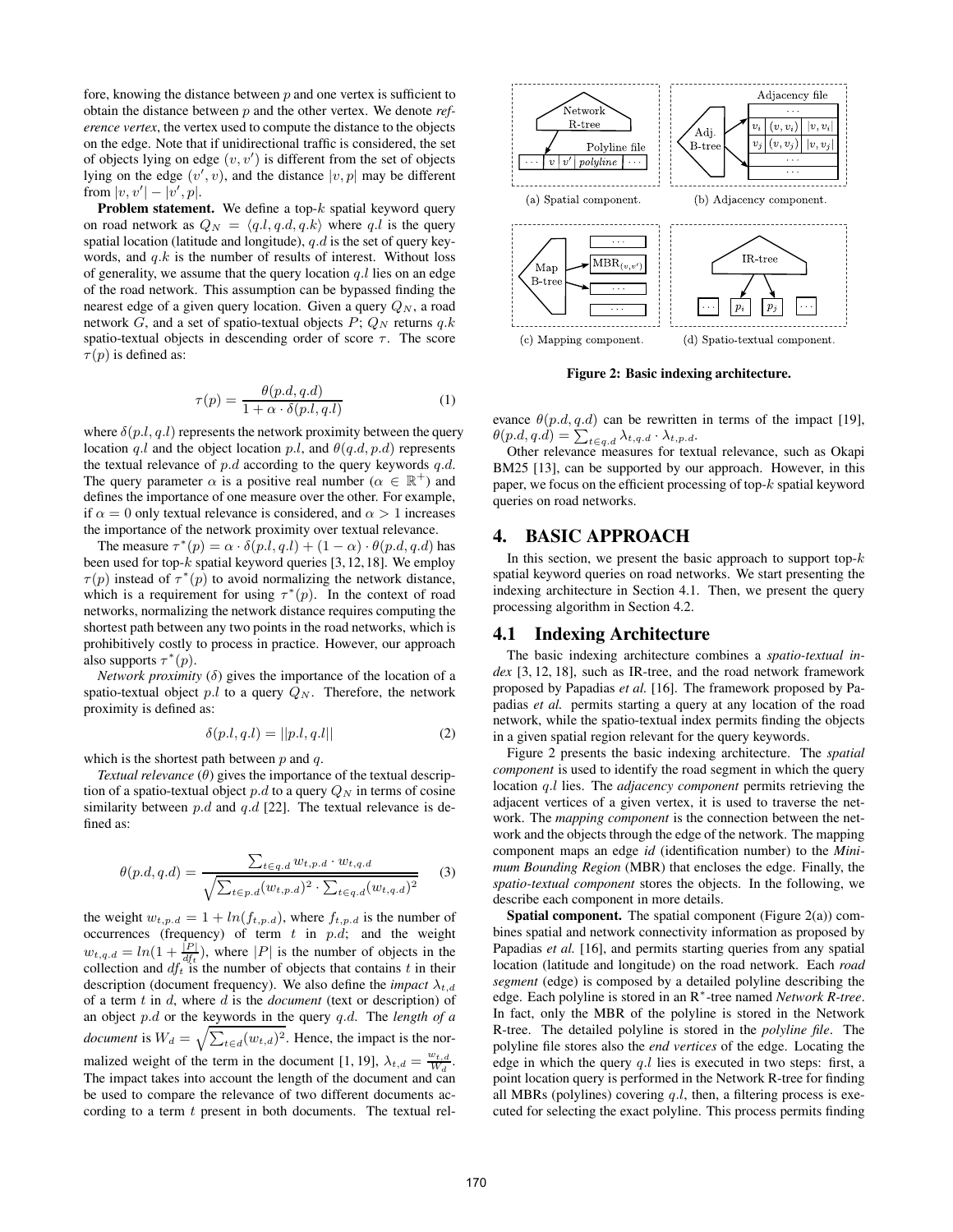the edge where  $q$ . l lies, and starting a network expansion from the *end vertices* of the edge. The Network R-tree is accessed only once during the query processing.

**Adjacency component.** The adjacency component (Figure 2(b)) points to the adjacent vertices of a given vertex permitting traversing the network from vertex to vertex. The adjacent B-tree points to the block in the adjacency file where the adjacent vertices of a given vertex  $v_i$  are. The *adjacency file* stores the *id* (e.g.,  $(v, v_i)$ ) of the edge, and the length of the edge (e.g.,  $|v, v_i|$ ). The *id* of the edge is used to retrieve the objects that lie on the edge through the mapping component.

**Mapping component.** The mapping component employs a B-tree named *Map B-tree* that maps an edge *id* to the MBR of the edge. Although not explicitly shown in the figure, the mapping component also points to the polyline of the edge. The MBR of the edge is used to find the spatio-textual objects lying on the edge through the spatio-textual component.

**Spatio-textual component.** The spatio-textual component can be any spatio-textual index that stores spatial and textual information of the objects [3, 12, 18]. Given the MBR enclosing the edge and the set of query keywords, the spatio-textual index is employed to retrieve the objects inside the MBR of the edge relevant for the query keywords. First, the spatio-textual index is accessed to retrieve all spatial objects inside the MBR enclosing the edge. Then, the polyline of the edge is used to prune the points that are inside the MBR of the edge, but not lying on the polyline of the edge. This is necessary because the MBR of an edge covers an area of the space that may contain objects belonging to other polylines.

Our basic indexing architecture preserves location and connectivity and can be employed to process top- $k$  spatial keyword queries on road networks. In the next section, we present a query processing algorithm to process top- $k$  spatial keyword queries on road networks employing the basic indexing architecture.

#### **4.2 Query Processing**

The basic query processing algorithm expands the adjacencies of a query location similarly to Dijkstra's algorithm [5]. The  $k$  best spatio-textual objects are maintained in a heap in decreasing order of score. The algorithm stops when the remaining objects cannot have a better score than the score of the k-*th* object already found, or the entire network has been expanded.

Algorithm 1 presents the basic query processing algorithm. The algorithm receives as parameter a query  $Q_N$  and returns the  $q.k$ best objects in decreasing order of score  $\tau(p)$ . First, the Network R-tree is accessed to find the edge  $(v, v')$  in which q.l lies (line 6). Then, the polyline of the edge is used to compute the network distances between  $q$ .l and the *end vertices*  $v$  and  $v'$  of the edge (line 7). Next, the vertices  $v$  and  $v'$  are inserted into  $N$  in increasing order of network distance to  $q.l$ , and marked as visited (line 9). After that, the *findCandidates(ID*<sub>(v,v')</sub>,  $q.d$ ,  $\epsilon$ ) procedure is used to retrieve the spatio-textual *candidate objects*  $C$  laying on the edge  $(v, v')$  whose score  $\tau(p)$  is higher than e (k-th score in  $H^{q,k}$ ).  $ID(v, v')$  is the *id* of the edge  $(v, v')$ . Then, the heap  $H^{q,k}$  is updated with the objects in C (line 10). As the insertion of a new object in  $H^{q,k}$ , the k-th object in  $H^{q,k}$  is removed and  $\epsilon$  receives the score of the new k-th object in  $H^{q,k}$ . The algorithm continues accessing the nearest vertex  $v$  to  $q.l$  in N (line 11), and processing the non-visited adjacent vertices of  $v$  (lines 13-17). The algorithm terminates when the entire network is expanded ( $N = \emptyset$ ), or the minimum network distance to any remaining object produces an *aggregated score* smaller or equals the score of the k-*th* object already found (line 12). The *aggregated score*  $\tau^-(v)$  of a vertex v is obtained through the distance between v and q.l, and the maximum textual relevance ( $\theta = 1$ ),

#### **Algorithm 1** *BasicQueryProcessingAlgorithm(Query*  $Q_N$ )

- 1: **INPUT:** Top-k spatial keyword query on road networks,  $Q_N = \langle q.l, q.d, q.k \rangle.$
- 2: **OUTPUT:** Reports the top-k objects found.
- 3: MaxHeap  $H^{q,k} \leftarrow \emptyset$  *//q.k best objects in decreasing order of*  $\tau$ *.* 4: MaxHeap  $H^{q,k} \leftarrow \emptyset$  //q.k best objects in decreasing order of  $\tau$ .<br>4:  $\epsilon \leftarrow 0$  //k-th score in  $H^{q,k}$ ; While  $|H^{q,k}| < q.k$ ,  $\epsilon = 0$ .<br>5: MinHeap  $N \leftarrow \emptyset$  //vertices v in increasing order of |v, q.l.
- 
- //vertices  $v$  in increasing order of  $|v, q,l|$ *.*
- 6:  $(v, v') \leftarrow$  network edge in which q.l lies
- 7: compute  $|v, q,l|$  and  $|v', q.l|$  using the polyline of  $(v, v')$
- 8: insert v and v' into N, mark  $(v, v')$  as visited
- 9:  $C \leftarrow \textit{findC} \textit{andidates} (\textit{ID}_{(v, v')}, q.d, \epsilon)$
- 10: update  $H^{q,k}$  (and  $\epsilon$ ) with  $p \in C$
- 11:  $v \leftarrow N.pop()$  //Vertice v in N with minimum  $|v, q,l|$ *.*
- 12: **while**  $v \neq \emptyset$  and  $\left( \frac{1}{1+\alpha \cdot \delta(v \cdot l, q \cdot l)} \leq \epsilon \right)$  do
- 13: **for each** non-visited adjacent edge  $(v, v')$  of v **do**
- 14:  $C \leftarrow \text{findC} \text{ and } \text{idates}(ID_{(v,v')}, q.d, \epsilon)$
- 
- 15: update  $H^{q,k}$  (and  $\epsilon$ ) with  $p \in C$ <br>16: insert v' into N, mark  $(v, v')$  as 16: insert  $v'$  into N, mark  $(v, v')$  as visited
- 
- 17: **end for**<br>18:  $v \leftarrow N$
- $v \leftarrow N.pop()$ 19: **end while**
- 20: **return**  $H^{q,k}$
- 

 $\tau^{-}(v) = \frac{1}{1 + \alpha \cdot \delta(v \cdot l, q \cdot l)}$ . Therefore, if the aggregated score of a vertex is smaller or equals  $\epsilon$ , it means that even if there is a non-visited object m with maximal textual relevance  $(\theta(m.d, q.d) = 1)$ ; the score of m is smaller or equal the score of the k-*th* object already found because  $\delta(m.l, q.l) \geq \delta(v.l, q.l)$ . This is guaranteed by the fact that the algorithm always expands the vertex  $v$  with minimum distance to  $q.l$  (line 11 and 18). Consequently, the algorithm can safely terminate reporting the top- $k$  objects found so far.

In order to find the candidate spatio-textual objects lying on the edge  $(v, v')$  that are relevant for the query keywords q.d, the findCandidates(ID $_{(v, v')}, q.d, \epsilon$ ) procedure starts accessing the mapping component (Figure 2(c)) to obtain the MBR $_{(v,v')}$  that covers the edge  $(v, v')$ . The MBR $_{(v, v')}$  is used to perform a query in the spatio-textual index to obtain the objects inside the  $MBR_{(v,v')}$  that are relevant for q.d. These relevant objects are, then, filtered by the polyline of the edge  $(v, v')$  to obtain the exact set of relevant objects that lie on the polyline of the edge. The polyline is also used to compute the network distance between the objects lying on the edge, and the *end vertices* of the edge. Finally, the score of the objects p lying on the edge are computed and compared with  $\epsilon$ . Only the objects whose score is higher than  $\epsilon$  are returned.

In order to simplify the presentation, we assume, in all examples, that the textual relevance  $\theta$  is the number of occurrences of the query keywords in the description of an object  $p.d$  divided by the number of keywords in the document. For example, the score of  $p_{10}$  ( $p_{10}.d$  ={Orens, café}) for the query starting at location q.l in Figure 3 with keywords  $q.d = \{\text{caf\'e}\}\$ is  $\tau(p_{10}) = \frac{\theta(q.d, p_{10}.d)}{1+\delta(p_{10}.l,q.l)}$  $\frac{0.5}{2} = 0.25$ . In the experimental evaluation section, we remove this assumption and employ the definitions presented in Section 3.

EXAMPLE. In this example, we show how to employ the basic query processing algorithm on the road network depicted in Figure 3 using the data presented in Figure 1. Assume a top-1 spatial keyword query on road networks at q.l with  $q.d = \{ \text{caf\'e} \}.$  The algorithm starts accessing the Network R-tree and finding the edge  $(v_{11}, v_{12})$  where q.l lies (line 6). Then, the algorithm computes the distance  $|v_{11}, q,l| = 2$  and  $|v_{12}, q.l| = 8$  using the polyline of  $(v_{11}, v_{12})$  (line 7). Next,  $v_{11}$  and  $v_{12}$  are added into N in increasing order of network distance to q.l (line 8). After that, the *findCandidates* procedure is used to get the object lying on  $(v_{11}, v_{12})$  with the keywords in q.d (line 9) whose score is higher than  $\epsilon$ . The pro-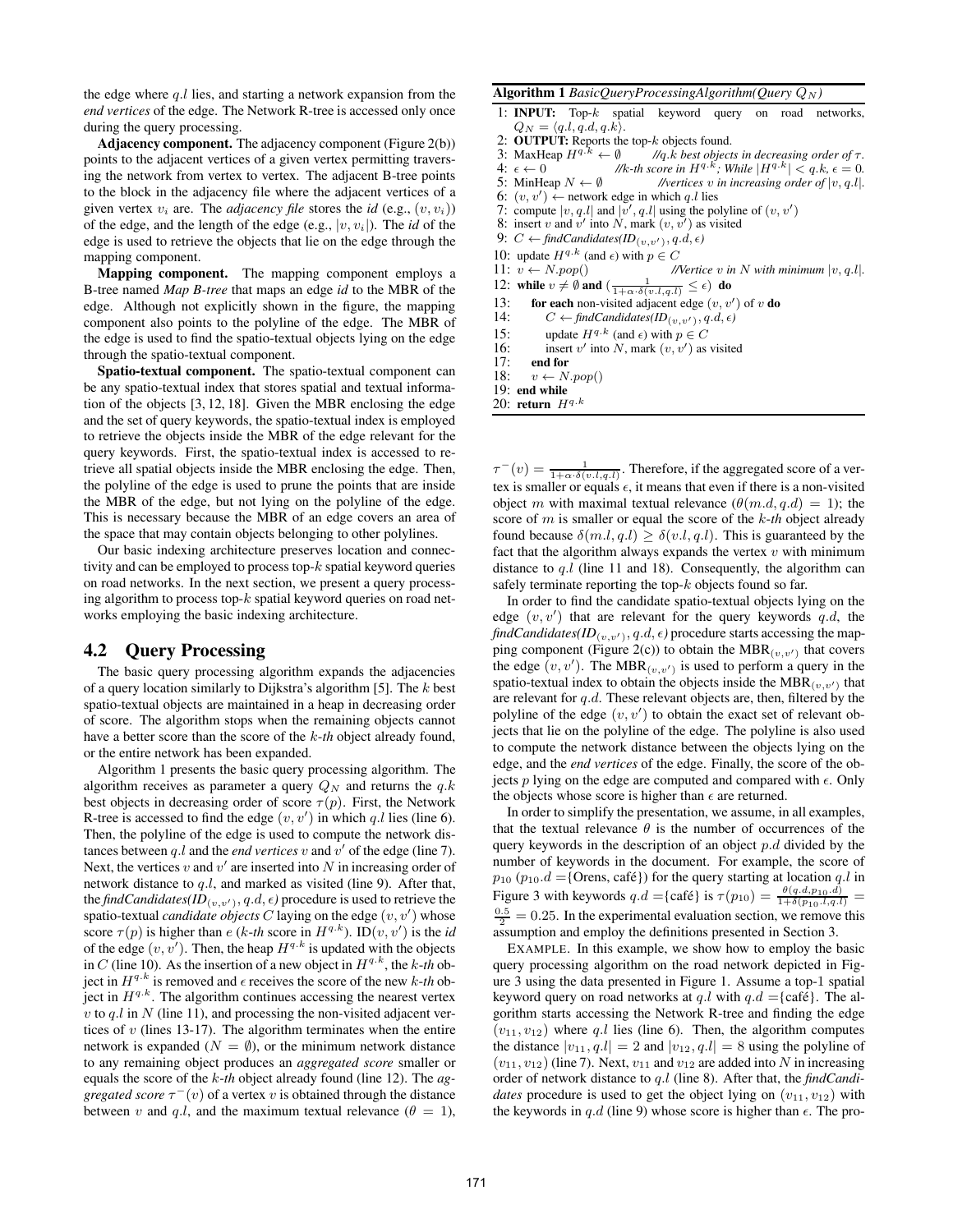

**Figure 3: Graph representing the network and objects depicted in Figure 1.**

cedure returns  $p_{10}$  that is added into  $H^{q,k}$  and  $\epsilon$  is updated  $(\epsilon = \frac{1}{4})$ . The algorithm continues expanding the vertex  $v_{11}$  whose aggregate score  $\tau^{-}(v_{11}) = \frac{1}{2}$  is higher than  $\epsilon$ . Since there is no adjacent edge starting at  $v_{11}$  (line 13), the algorithm continues expanding the vertex  $v_{12}$  (line 18). The aggregated score of  $v_{12}$  ( $\tau^{-}(v_{12}) = \frac{1}{9}$ ) is lower than  $\epsilon$  (line 12), which causes the algorithm to finish (line 20) reporting  $p_{10}$  as top-1.

The basic query processing algorithm can be employed to pro- $\cos$  top- $k$  spatial keyword queries on road networks. The main problem of this algorithm lies on the *findCandidates* procedure that is repeated for each adjacent edge. This procedure is expensive because it requires performing a search on a spatio-textual index, a filtering process for finding the relevant spatio-textual objects lying on a given polyline, and computing the network distance between the objects and the *end vertices* of the polyline.

#### **5. ENHANCED APPROACH**

In this section, we present an enhanced approach that indexes the objects lying on the edges of the road network for improving the query processing performance. First, we present the indexing architecture in Section 5.1. Next, we present the query processing algorithm in Section 5.2.

#### **5.1 Enhanced Indexing Architecture**

Figure 4 presents the new components employed in the enhanced indexing architecture. The mapping component depicted in Figure 4(a) replaces the mapping component presented in Figure 2(c), and the inverted file component shown in Figure 4(b) replaces the spatio-textual component shown in Figure 2(d). Similarly to the basic indexing architecture, the new mapping component is the connection between the network and the objects through the edge of the network. The inverted lists and vocabulary compose the *inverted file component*. In the following, we describe the new components.

**Mapping component.** The mapping component employs a B-tree named *map B-tree* that maps a key composed by the pair *edge id* and *term id* to the inverted list that contains the objects lying on the edge with term  $t$  in their description, see Figure 4(a). The mapping component contains also the *maximum impact*  $\lambda_t^-$  of a given term  $t$  among the description of the objects lying on a given edge. The *maximum impact*  $\lambda_t^-$  is an upper-bound impact for any object on the edge that contains  $t$ . Therefore, the inverted list of a term t on an edge is accessed only if the upper bound score composed by minimum distance and  $\lambda_t^-$  may turn an object, present in the edge, inside the top- $k$  objects found so far.

**Inverted file component.** The inverted file component (Figure 4(b) is composed by inverted lists and vocabulary. The inverted file contains inverted lists identified by a key composed by *edge*



**Figure 4: Enhanced Indexing architecture.**

*id* and *term id*. Each inverted list stores the objects lying on the edge  $(v, v')$  that have a term t in their description. For each object, the inverted list stores: 1) the network distance between the object and the reference vertex of the edge (e.g.,  $|v, p_i|$ ), and 2) the impact of the term  $t_i$  in the description of the object (e.g.,  $\lambda_{t_i,p_i}$ ). Figure 3 shows the inverted file  $IF_{(v,v')}$  associated with each *populated edge* (edge that has at least one object).  $IF_{(v,v')}$  is the set of inverted lists containing objects lying on the edge  $(v, v')$ . One list per different keyword in the description of the objects. The inverted lists are stored together for efficiency [22]. The Vocabulary file stores general information about each term  $t$  such as the document frequency  $df_t$  of each term. This information is used to compute the textual relevance of the object for a given query.

In the enhanced indexing, the objects lying on a given edge are stored in inverted files. Therefore, it does not require performing a search on a spatio-textual index for finding the spatio-textual objects relevant for the query that lie on the index. For each pair (term *id*, edge *id*), the inverted file keeps the objects lying on the edge with the given term. The network distance between the reference vertex of the edge and the object location is also stored in the inverted file. Consequently, the objects lying on a given edge relevant for a query keyword can be accessed directly boosting the performance of top-k spatial keyword queries on road networks.

Furthermore, the enhanced indexing keeps an upper-bound score for each pair (term id, edge id) that permits pruning edges whose the upper-bound score is smaller than the score of the k*-th* object found so far. This verification, thus, permits processing fewer edges terminating the query processing earlier.

#### **5.2 Enhanced Query Processing**

Processing top-k spatial keyword queries on road network employing the enhanced indexing architecture can be performed using the basic algorithm (Algorithm 1). The only, but significant, change lies on the *findCandidates* procedure.

The new *findCandidates* procedure employed in the enhanced approach works as follows. First, the mapping component (Figure  $4(a)$ ) is accessed to compute an upper-bound score using the maximum impact  $\lambda_t^-$  of a given term  $t \in q.d$  and the minimum network distance between the edge and the query location. Second, if the upper-bound score is higher than  $\epsilon$ , the inverted lists (one list per query keyword) are accessed. The lists that contain objects are retrieved and the objects whose scores are higher than  $\epsilon$  are returned.

The *findCandidates* procedure on the enhanced approach is more efficient. First, only the lists that can produce relevant objects are accessed. Second, retrieving the inverted lists is faster than processing a query location for retrieving all objects inside a given MBR. Only relevant objects are retrieved since the key of the mapping component incorporates the query keyword. Third, it does not require a filtering process to remove the objects that are inside the MBR of the edge, but not on the polyline of the edge. Finally, it does not require computing the network distance between the ob-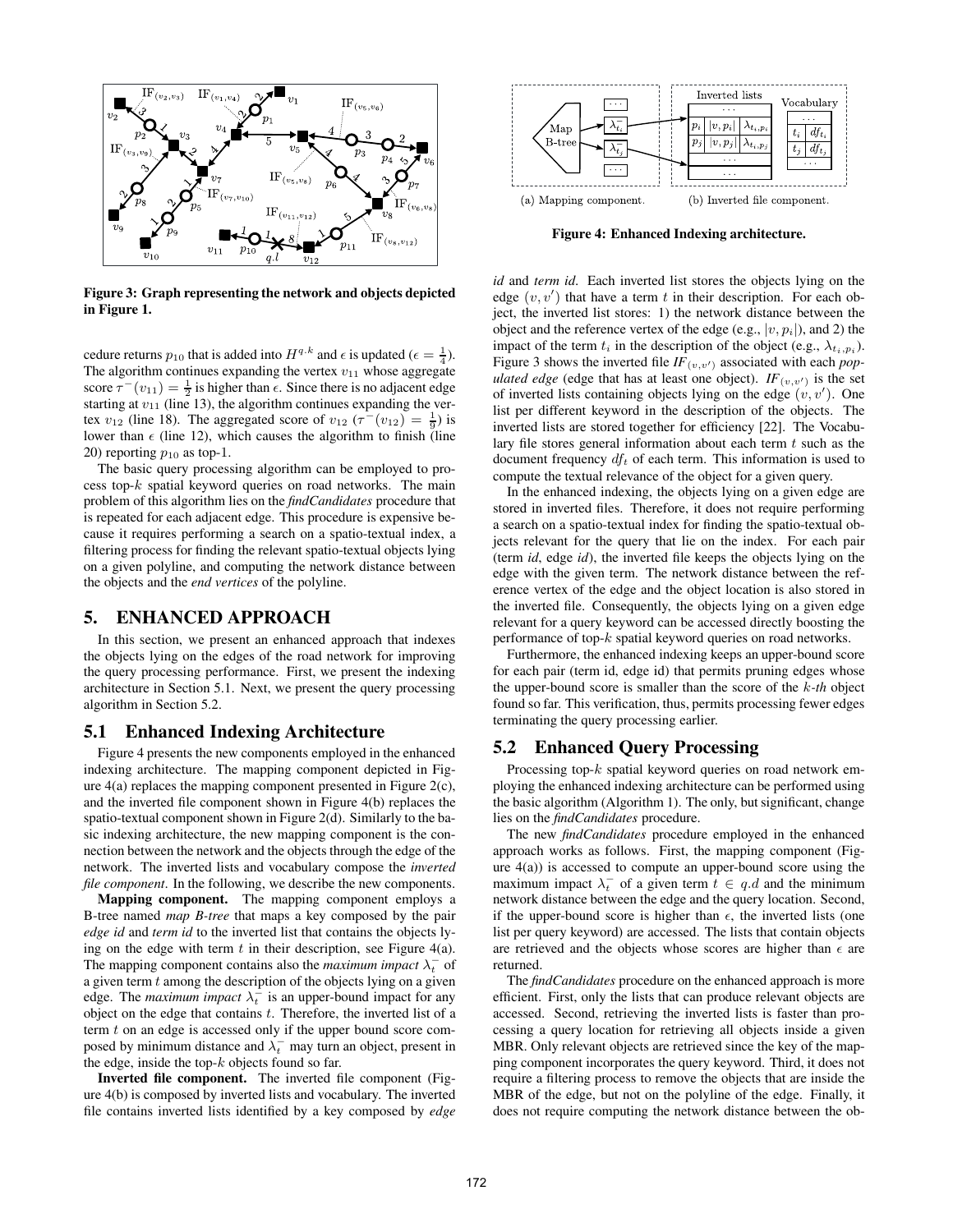

**Figure 5: Single-layer overlay network.**

jects and the end vertices of the edges. The distances are computed and stored in the inverted lists during the index construction.

The enhanced query processing algorithm performs well when the network is populated, the query keywords are frequent, or the query preference parameter gives more weight to the network distance. In these cases, k objects with good scores are found rapidly, which permits the algorithm to terminate earlier. On the other hand, it can perform poorly if the  $k$  objects cannot be found rapidly, which can be common in top- $k$  spatial keyword queries on road networks due to queries with non-popular terms, a large number of distinct terms in the datasets, or a sparse network. In the next section, we present how to overcome these problems employing an overlay network.

#### **6. OVERLAY APPROACH**

In this section, we describe how to employ an overlay network to improve the performance of the enhanced query processing algorithm. The main idea is to prune regions of the network that have a score smaller or equal to the score of the k-*th* object already found. Hence, fewer network regions are visited (expanded) and the algorithm terminates faster.

#### **6.1 Overlay Network**

Employing an overlay network to reduce the shortest path computation is not new [7–9]. In this paper, we propose a novel algorithm for creating an overlay network that takes into account the textual description of the objects lying on the segments of the road network. We construct the overlay network bottom-up aggregating edges into regions. The decision about which edges to aggregate is taken based on an aggregation cost. The aggregation cost takes into account the textual similarity between the region and the candidate edge, and the number of border vertices of the region.

For each region, we employ a vector term model of a pseudodocument representing the documents of all objects in the region. The *pseudo-document* is an abstract representation that permits summarizing the description of a group of documents [3, 12]. The pseudo-document of a region is composed by a set of tuples (term *id*, weight), where the weight is the maximum impact of the term among all objects in the region. The pseudo-document can be stored efficiently (one entry per term), and permits computing an upper bound score (term impact) for a term in the region.

The overlay network employs a direct connection among border vertices of the same region. A *border vertex* is a vertex that is in the border of two or more partitions. For road networks, the number of border vertices generated by an effective construction algorithm is far smaller than that of *regular vertices* (non-border vertices) [7]. A *direct connection* is a virtual edge connecting two border vertices in the same region. There is a direct connection when there is a path



**Figure 6: Multi-layer overlay network.**

within the region between the two border vertices. The weight of the virtual edge is the shortest path, within the region, between the two border vertices. Therefore, once a region cannot contribute to the query in terms of textual relevance, the direct connection among the border vertices can be used to prune the region.

Figure 5 depicts a single-layer overlay network on top of the road network used in the Figures 1 and 3. The overlay contains four regions  $R_1, R_2, R_3$ , and  $R_4$  whose the border vertices are  $v_3, v_4, v_6$ , and  $v_8$ . The pseudo-document representing the region  $R_1$  is composed by the terms  $R_1.d =$ {Music, store, Olavs}. The term  $t =$  "store" appears in two documents  $p_2$  and  $p_8$ . The vector representing  $R_1$  keeps only the occurrence of t with highest impact. The directed connections are represented with dashed lines.

EXAMPLE. The overlay network improves the performance of top- $k$  spatial keyword queries on road networks. Assume a query  $Q_N$  on the Figure 5 whose q.l is on the edge  $(v_{11}, v_{12})$  and  $q.d =$  ${pub}.$  From the border vertex  $v_8$ , it is possible to prune the entire region  $R_3$  going directly to vertex  $v_4$ , since the term "pub" is not present in the pseudo-document (vector) of  $R_3$ .

**Employing document similarity.** We also propose an overlay construction method that employs document similarity. Hence, documents with similar content are stored in the same region, which increases the probability of pruning more regions during the query processing. The textual similarity among the objects in the same region improves the query processing performance even further. If objects with similar textual descriptions are put together in the same region, fewer regions will have occurrences of the same keyword.

EXAMPLE. In Figure 5, the terms in bold are those that appear in more than one object in the same region. Hence, if a top-k spatial query on road network looking for "Solsiden" is issued, all other regions except  $R_3$  are pruned because  $R_3$  is the only region with objects that have the keyword "Solsiden" in their description.

**Multi-overlay network.** The overlay network may be composed of multiple layers, where each layer corresponds to an abstract representation of the subsequent layer. Neighboring regions with similar content are grouped, which permits pruning even larger regions of the road network. The pseudo-document representing a grouped region is a superset of the pseudo-documents of the sub-regions.

The direct connections, border vertices, and pseudo-documents of one layer are sufficient to produce the subsequent layer [7, 9]. Figure 6 shows a multi-layer overlay network. The layer-2 is created using the information of layer-1. In this case, the regions  $R_2$ and  $R_3$  of the layer-1 are grouped to compose a new region  $R_{22}$ on layer-2. Consequently, the border vertices of the region  $R_{22}$  is a subset of the union of the border vertices of the regions  $R_2$  and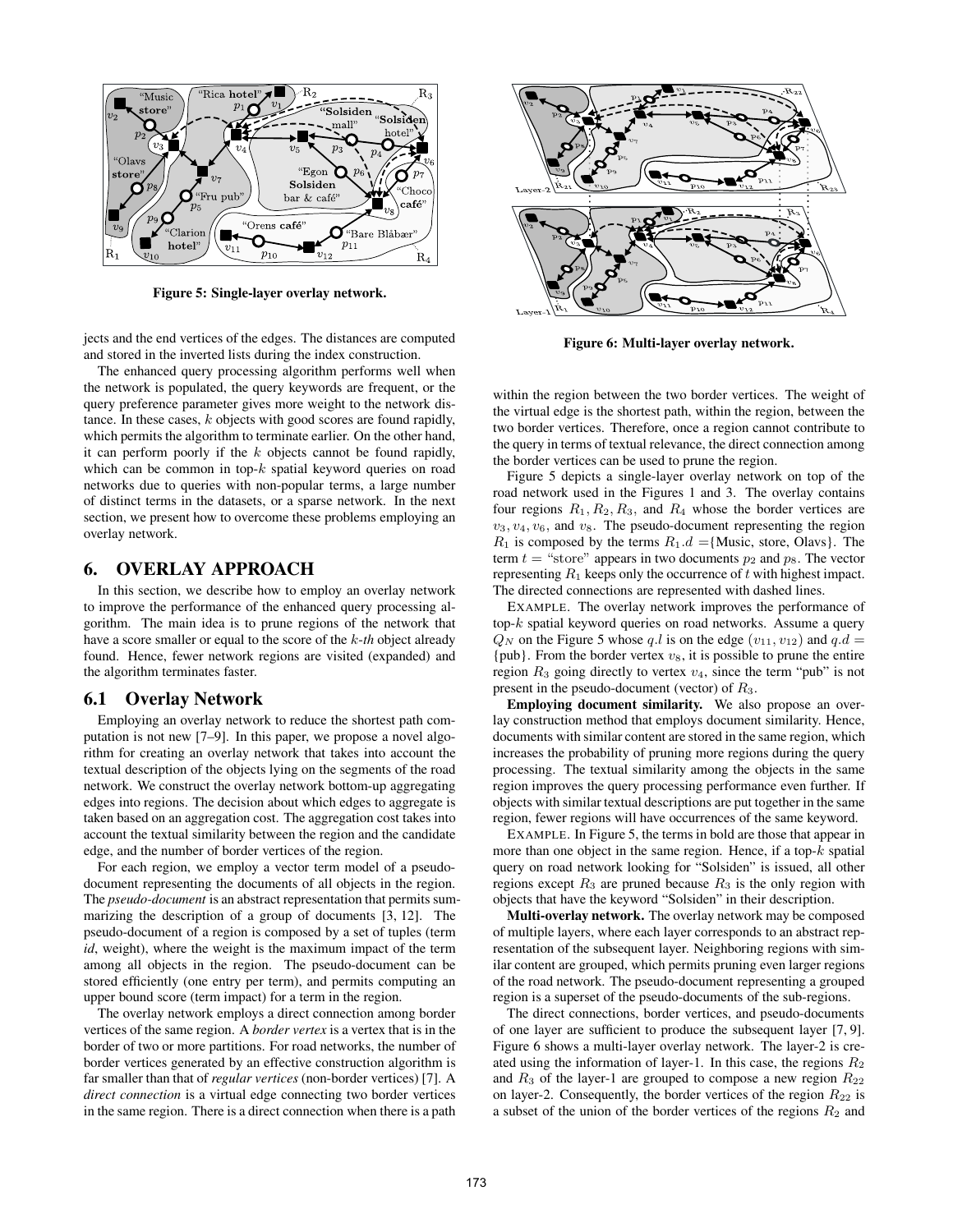

**Figure 7:** Adjacency hierarchy of the border vertex  $v_3$  for dif**ferent overlay networks.**

 $R_3$ , and the pseudo-document of  $R_{22}$  is a superset of the pseudodocument of regions  $R_2$  and  $R_3$ . The direct connections used in layer-2 are derived from the direct connection in layer-1.

A multi-layer overlay network permits improving the processing of top-k spatial keyword queries on road networks. Assume a query  $Q_N$  on Figure 6 whose q.l is on the edge  $(v_{11}, v_{12})$  and  $q.d =$ {Music}. From the border vertex  $v_8$  is possible to prune the entire region  $R_{22}$  going directly to vertex  $v_3$ , since the term "Music" is not present in  $R_{22}.d$ .

# **6.2 Adjacency Hierarchy**

The overlay network employs a hierarchy model to represent the adjacencies of the border vertices. The *adjacency hierarchy* of a border vertex  $v$  represents the adjacent vertices of  $v$  through an hierarchy so that it is possible to avoid regions that do not contain objects relevant for the query in terms of textual relevance. The adjacency hierarchy is obtained through *intermediary vertices* v R labelled with the region  $R$  in which  $v$  is a border vertex. The region  $R$  is pruned if the best score produced by any object in  $R$  is smaller than the score of the k-*th* object already found. Therefore, the children entries of an intermediary vertex  $v<sup>R</sup>$  are accessed only if  $R$  can contain relevant objects.

Figure 7 depicts the adjacency hierarchy of the border vertex  $v_3$ for different overlay networks presented in Figure 6. Figure  $7(a)$ shows the adjacency hierarchy of  $v_3$  when no overlay network is considered which corresponds to the *actual adjacencies* of v3. Figure 7(b) depicts the adjacency hierarchy of  $v_3$  when a single-overlay network is considered (layer-1). In this case, the intermediary vertices  $v_3^{R_1}$  and  $v_3^{R_2}$  act as filtering vertices giving access to the children vertices only when the regions associated with the vertices are relevant for the query. For example, the children vertices  $v_2$  and  $v_9$  are accessed only when  $R_1$  is relevant for the query. Finally, Figure 7(c) presents the adjacency hierarchy of  $v_3$  for the multioverlay network (Figure 6). In this case, the vertices  $v_3^{R_{21}}$  and  $v_3^{R_{22}}$  are able to prune more vertices. Each level in the adjacency hierarchy is built adding vertices on top of the previous hierarchy.

The adjacent vertices that are accessed through a direct connection are stored outside of the region because they may be accessed in the case where a region is not relevant. For example, in Figure 7(b), the adjacent vertex  $v_4$  is accessed through a direct connection and is not stored as a child of  $v_3^{R_2}$ .

If one vertex  $v$  is adjacent to another vertex  $u$  through more than one direct connection, only the shortest direct connection is stored. This happens because the vertices are accessed in increasing order of distance to the query location during the query processing. For example, in Figure 5,  $v_8$  is connected to  $v_6$  through two direct connections (beyond the actual connection): one through region  $R_3$ and another through region  $R_4$ . Since the direct connection is not part of a region, it is sufficient to keep the shortest direct connection through region  $R_4$ .

 $\Lambda$ lgorithm 2 *OverlayQueryProcessingAlgorithm(Query* 1: **INPUT:** Top-k spatial keyword query on road networks 2: **OUTPUT:** Reports the top-k objects found. 3: Lines 3-10 of Algorithm 1 (BasicQueryProcessingAlgorithm) 4:  $v \leftarrow N.pop()$  //Vertex *v* in *N* with minimum  $|v, q,l|$ . 5: while  $v \neq \emptyset$  and  $\epsilon < \frac{1}{1+\alpha \cdot \delta(v.l,q.l)}$  do 6: **for each** non-visited adjacent vertex u of v **do** 7: **if** u is an intermediary vertex **then** if u is an intermediary vertex then 8:  $R \leftarrow$  region associated with the intermediary vertex u 9: **if**  $\epsilon < \frac{\theta(R.d,q.d)}{1+\alpha \cdot \delta(u.l,q.l)}$  then 10: insert  $u$  into  $N$ 11: **end if**<br>12: **mark** *i* 12: mark u as visited<br>13: else 13: **else** *//u is a regular vertex.*<br>14: Lines 14-16 of Algorithm 1 14: Lines 14-16 of Algorithm 1<br>15: **end if** end if 16: **end for**<br>17:  $v \leftarrow N$  $v \leftarrow N.pop()$ 18: **end while** 19: **return**  $H^k$ 

#### **6.3 Overlay Query Processing Algorithm**

The overlay query processing algorithm takes advantage of the overlay network to improve the performance of top- $k$  spatial keyword queries on road networks. The idea is to avoid expanding the intermediary vertices that are not relevant for the query. Consequently, fewer vertices are expanded and the query processing terminates earlier.

Algorithm 2 presents the overlay query processing algorithm. The algorithm receives as parameter a query  $Q_N$  and returns the k best objects in decreasing order of score  $\tau(p)$ . The beginning of the algorithm is identical to the beginning of the basic query processing algorithm (Algorithm 1). If  $u$  is a regular vertex (line 7), the algorithm performs the same operation as Algorithm 1 (line 14). On the contrary, the pseudo-document  $R.d$  of the region  $R$  associated with the intermediary vertex  $u$  is accessed (line 8), and the relevance of  $u$  is evaluated. The intermediary vertex  $u$  is relevant only if it can produce an aggregated score higher than the score of the k-th object already found  $(\epsilon)$ , otherwise it can be discarded (line 12). This is evaluated through the upper-bound score of  $u \tau^{-}(u) = \frac{\theta(R,d,q,d)}{1+\alpha \cdot \delta(u,l,q,l)}$  that gives the best score that any object in the region  $R$  may have when  $R$  is accessed from the border vertex u. The network distance  $\delta(u.l, q.l)$  is the minimum network distance between  $q.l$  and any non-visited object in  $R$ ; and the textual relevance  $\theta(R.d, q.d)$  is the maximum impact for a term t among any object  $p$  in  $R$  (including the visited objects). This is guaranteed by the fact that the vertices are accessed in increasing order of distance to q.l. Therefore, when a border vertex of a region is accessed, it represents the minimum distance among any non-visited object in the region. Note that the region loses proximity relevance as new border vertices of the region are visited, since the distance between the query location and a new border vertex visited is longer or equal the distance between the query location and any previously visited border vertex of the region.

EXAMPLE. Assume a query  $Q_N$  whose q.l is on the edge  $(v_{11}, v_{12})$  and  $q.d =$ {Music} (Figure 6). The algorithm starts expanding the edge  $(v_{11}, v_{12})$  adding into N the vertices  $v_{11}$  and  $v_{12}$ . These vertices are expanded leading to the border vertex  $v_8$ . The direct adjacent vertices in the adjacency hierarchy of  $v_8$  are  $v_8^{R_{22}}$ ,  $v_8^{R_{23}}$ ,  $v_3$ , and  $v_6$ . The vertices  $v_8^{R_{22}}$  and  $v_8^{R_{23}}$  are identified as intermediary vertices, and are not added into  $N$  because they are not relevant for the query keywords. The algorithm continues retrieving from  $N$  the nearest vertex  $v_6$  whose adjacent vertices in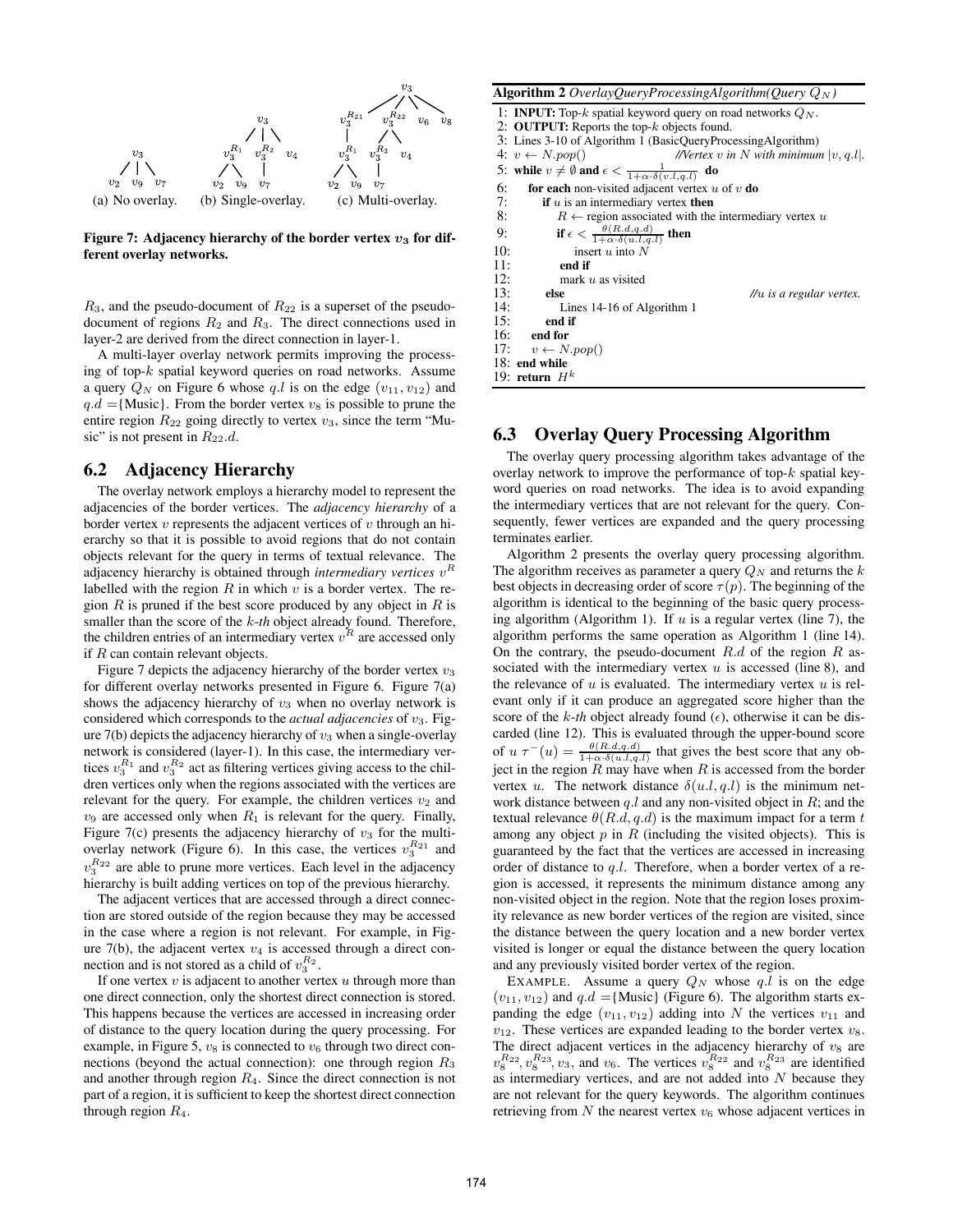

**Figure 8: Example of the modified adjacency component stor**ing the adjacency hierarchy of  $v_3$  shown in Figure 7(b).

its adjacency hierarchy are  $v_6^{R_{22}}$ ,  $v_6^{R_{23}}$ ,  $v_3$ , and  $v_8$ . However, none of these vertices are added into N because  $v_6^{R_{22}}$  and  $v_6^{R_{23}}$  are not relevant,  $v_8$  has been visited, and the nearest occurrence of  $v_3$  to  $q.l$  is already in  $N$ . The algorithm continues expanding the intermediary vertex  $v_3$  whose adjacent vertices are  $\hat{v}_3^{R_{21}}$ ,  $v_3^{R_{22}}$ ,  $v_6$ , and  $v_8$ . The vertices  $v_6$  and  $v_8$  have been visited and  $v_3^{R_{22}}$  is not relevant because  $\theta(R_{22}.d, q.d) = 0$ . Hence, the vertex  $v_3^{R_{21}}$  is added into  $N$ , which leads to expanding the vertices  $v_2$  and  $v_9$ . The vertex  $v_2$  is accessed and the relevant object  $p_2$  is added in the top-k. The edge  $(v_3, v_9)$  is also accessed, but it does not have any relevant objects. Since  $N$  is empty, the algorithm terminates.

# **6.4 Overlay Indexing**

We build the overlay indexing architecture on top of the enhanced indexing architecture (Section 5.1) with two modifications. The first modification is adding a B-tree named *region mapping B-tree* to map the edge or sub-region to the region it is part of. The region mapping B-tree is required to propagate updates in the edge (Section 6.4.2). The second modification is adding a column in the adjacency file (Figure 2(b)) to indicate the type of the adjacent vertex. For example, Figure 8 shows the adjacency hierarchy of the vertex  $v_3$  (Figure 7(b)) stored in the new adjacency component. The *flag column* indicates the type of the relationship of the adjacent vertex that can be intermediary (*I*), direct connection (*C*), or regular vertex (R).

For an intermediary vertex, instead of storing the *id* of the edge, we employ the *id* of the region. The *id* of the region is created in the same universe of the edge *id*. Therefore, the vector of the pseudodocument associated with the region can be obtained through the mapping component (Figure 2(c)).

Intermediary vertices are not stored in the spatial component (Figure  $2(a)$ ) and the distance stored in the new adjacency file (Figure 2(b)) is zero. The intermediary vertices are virtual vertices whose the main role is creating the adjacency hierarchy structure. Therefore, they are not stored in the spatial component, but only in the adjacency component. Furthermore, the distance from the root vertex in the adjacency hierarchy and the intermediary vertex is zero, because the intermediary vertex is a representative (surrogate) of the root vertex in the hierarchy (Figure 8).

Similar to intermediary vertices, the direct connection vertices are not stored in the spatial component, but only in the new adjacency file. However, different from the intermediary vertices, the direct connection vertices have a weight (distance) that represents the shortest path between the two vertices.

In the following, we describe how to create the overlay index (Section 6.4.1), and briefly sketch how to perform updates (Section 6.4.2).

#### *6.4.1 Index Construction*

Our overlay index construction algorithm has three main objectives: 1) creating regions with similar number of objects, 2) creat-

| Algorithm 3 Overlay Construction(MinHeap H) |                                                                                |  |  |  |  |
|---------------------------------------------|--------------------------------------------------------------------------------|--|--|--|--|
|                                             | 1: <b>INPUT:</b> MinHeap $H$ initialized with $ R $ seed regions in increasing |  |  |  |  |
|                                             | order of $ R.P $ .                                                             |  |  |  |  |
|                                             | 2: OUTPUT: Updates the adjacency and mapping components to reflect             |  |  |  |  |
|                                             | the new layer created.                                                         |  |  |  |  |
| 3:                                          | while $H \neq \emptyset$ do                                                    |  |  |  |  |
| 4:                                          | //Region $R_i$ in H with smallest $ R_i.P $ .<br>$R_i \leftarrow H.pop()$      |  |  |  |  |
| 5:                                          | $R_i \leftarrow \emptyset$<br>//Region $R_i$ with smallest aggregation cost.   |  |  |  |  |
| 6:                                          | for each $v \in R_i$ . <i>V</i> do                                             |  |  |  |  |
| 7:                                          | for each regular or intermediary adjacent vertex $u$ of $v$ do                 |  |  |  |  |
| 8:                                          | $R_t \leftarrow$ region associated with u                                      |  |  |  |  |
| 9:                                          | if $R_t$ is not assigned to any other region then                              |  |  |  |  |
| 10:                                         | if $R_j = \emptyset$ or $\gamma(R_i, R_t) < \gamma(R_i, R_j)$ then             |  |  |  |  |
| 11:                                         | $R_i \leftarrow R_t$                                                           |  |  |  |  |
| 12:                                         | end if                                                                         |  |  |  |  |
| 13:                                         | end if                                                                         |  |  |  |  |
| 14:                                         | end for                                                                        |  |  |  |  |
| 15:                                         | end for                                                                        |  |  |  |  |
| 16:                                         | if $R_i \neq \emptyset$ then<br>//Expands $R_i$ aggregating $R_i$ .            |  |  |  |  |
| 17:                                         | assign region $R_j$ to $R_i$ in the region mapping B-tree                      |  |  |  |  |
| 18:                                         | update $R_i$ .d with $R_i$ .d                                                  |  |  |  |  |
| 19:                                         | update border vertices of $R_i$ . V                                            |  |  |  |  |
| 20:                                         | $ R_i.P  \leftarrow  R_i.P  +  R_j.P .$                                        |  |  |  |  |
| 21:                                         | insert $R_i$ into $H$                                                          |  |  |  |  |
| 22:                                         | else<br>//Store the region persistently.                                       |  |  |  |  |
| 23:                                         | for each $v \in R_i$ . V do                                                    |  |  |  |  |
| 24:                                         | $U \leftarrow$ current adjacent vertices of v                                  |  |  |  |  |
| 25:                                         | $T \leftarrow \emptyset$<br>//New adjacent vertices of $v$ .                   |  |  |  |  |
| 26:                                         | for each $u$ in $U$ do                                                         |  |  |  |  |
| 27:                                         | $R_i \leftarrow$ region associated with u                                      |  |  |  |  |
| 28:                                         | if $v^{R_j} \notin T$ then                                                     |  |  |  |  |
| 29:                                         | create $v^{R_j}$ , and add $v^{R_j}$ into T                                    |  |  |  |  |
| 30:                                         | end if                                                                         |  |  |  |  |
| 31:                                         | set u as child of $v^{R_j}$                                                    |  |  |  |  |
| 32:                                         | if $v \in R_j$ . V then<br>//Computes direct edges.                            |  |  |  |  |
| 33:                                         | for each border vertex $w$ in $R_j$ . $V$ do                                   |  |  |  |  |
| 34:                                         | compute $  v, w  $ and insert w into T                                         |  |  |  |  |
| 35:                                         | end for                                                                        |  |  |  |  |
| 36:                                         | end if                                                                         |  |  |  |  |
| 37:                                         | end for                                                                        |  |  |  |  |
| 38:                                         | store $T$ as the new adjacent vertices of $v$                                  |  |  |  |  |
| 39:                                         | end for                                                                        |  |  |  |  |
| 40:                                         | end if                                                                         |  |  |  |  |
|                                             | 41: end while                                                                  |  |  |  |  |
|                                             |                                                                                |  |  |  |  |

ing regions with small number of border vertices, and 3) obtaining textual similarity among the objects in the same region.

The construction algorithm starts with a set of *seed regions* R<sup>i</sup> that are expanded aggregating regions of the previous layer. In the case of layer=1 (first layer), the regions aggregated (layer=0) are the actual edges of the road network. The algorithm maintains the current border vertices  $R_i.V$ , the current number of objects in the region  $|R_i.P|$ , and the pseudo-document of the region  $R_i.d$ . The regions  $R_i$  are maintained in a MinHeap  $H$  in increasing order of  $|R_i.P|$ . The region  $R_i$  with smallest number of objects is expanded. All neighboring regions of  $R_i$ . V not assigned to any other region are evaluated. The region with smallest *aggregation cost* is added into  $R_i$ . Once a region  $R_i$  cannot be further expanded, it is stored persistently and removed from  $H$ . The algorithm terminates when all regions have been fully expanded ( $H = \emptyset$ ).

We define the aggregation cost  $\gamma(R_i, R_j)$  of adding the region  $R_i$  into  $R_i$  as:

$$
\gamma(R_i, R_j) = \frac{|R_i.V \cup R_j.V| - |R_i.V|}{1 + \beta \cdot \theta(R_i.d, R_j.d)} \tag{4}
$$

where  $|R_i \cdot V \cup R_j \cdot V|$  is the number of border vertices of  $R_i$  after adding  $R_j$  and  $\theta(R_i.d, R_j.d)$  is the textual similarity between the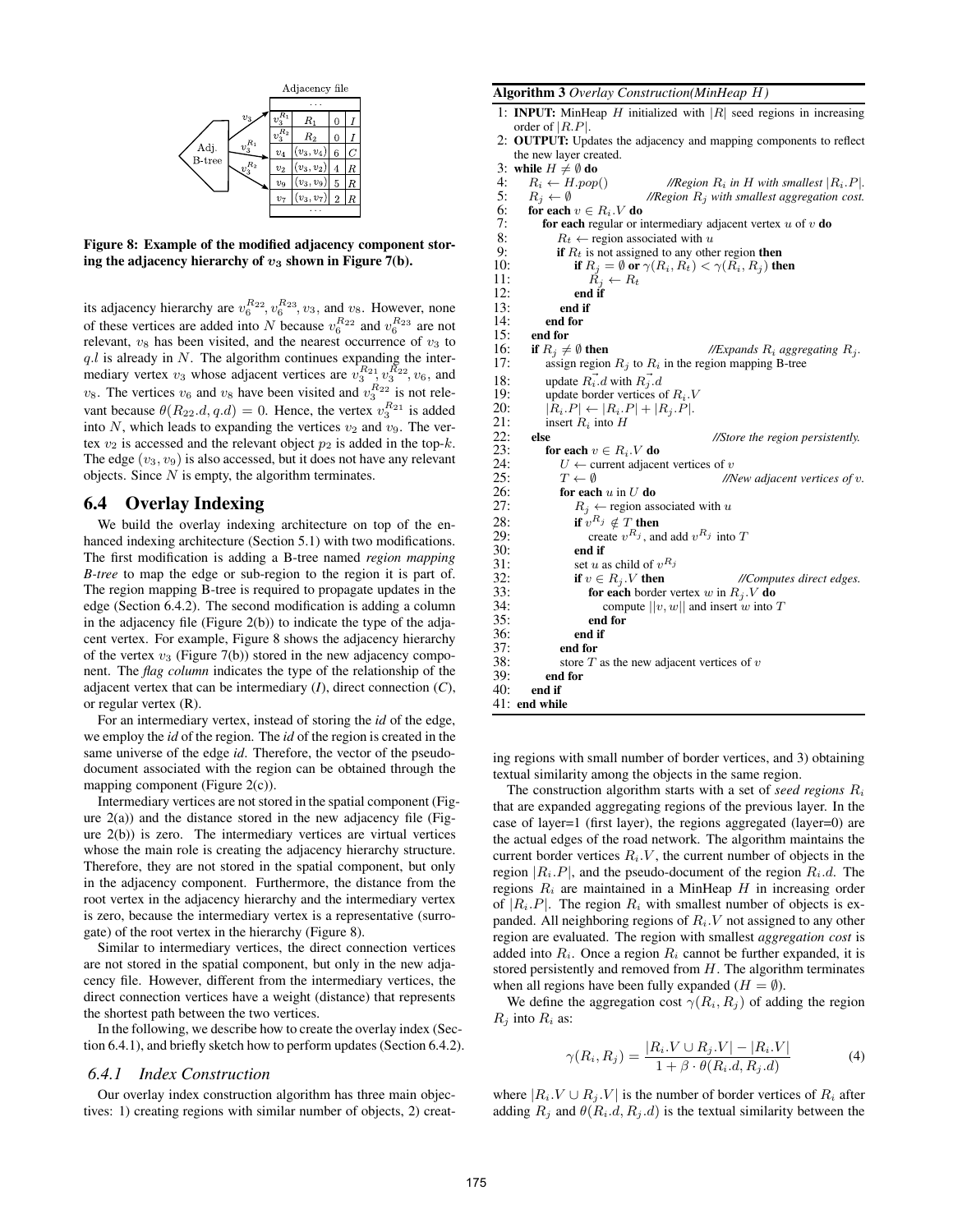two regions. The smaller the aggregation score the better. The overlay construction parameter  $\beta$  permits tuning the trade-off between textual similarity between the regions, and the number of border vertices. The larger the number of border vertices, the higher the storage and construction cost. On the other hand, the higher the value of  $\beta$ , the higher the textual similarity between the regions.

Algorithm 3 presents the construction algorithm. It receives as parameter a heap with |R| seed regions  $R_i$  in increasing order of number of objects  $|R_i.P|$ . For the construction of the first layer, each edge in the actual network corresponds to a region. The end vertices of the edge are the border vertices  $R_i$ . V, the number of object in the edge is  $|R_i.P|$ , and the pseudo-document of the edge is  $R_i.d$ . The seed regions are obtained from the Network R-tree. In this paper, we pick  $|R|$  random edges from the Network R-tree to be the seed regions.

The construction algorithm is divided in three main parts. In the first part (lines 5-15), the algorithm finds the neighboring region  $R_i$  of  $R_i$  with smallest aggregation cost. In the second part (lines 17-21), the region  $R_i$  is expanded adding  $R_i$ . Finally, in the third part (lines 23-39), the region  $R_i$  is stored in the adjacency and mapping components (Figure 2).

**First part.** In order to find the neighboring region  $R_j$  of  $R_i$ with smallest aggregations cost, the border vertices  $v \in R_i$ . V are visited (line 6). The intermediary or regular adjacent vertices  $u$ of  $v$  that are not assigned to any other region are evaluated (line 7). The temporary region  $R_t$  associated with u is obtained in the adjacency file through the region *id* or edge *id* for intermediary and regular vertices respectively.  $R_i$  keeps the region with smallest aggregation cost (lines 10-12).

**Second part.** If  $R_i$  can be expanded  $(R_i \neq \emptyset)$ ,  $R_i$  is added into  $R_i$  (lines 17-21).  $R_j$  is marked as part of  $R_i$  (line 17). Then, the *vector of the region*  $R_i$  ( $R_i$ *d*) is updated with the tuples in  $\vec{R_j}$  d (line 18). The tuples (term *id*, term impact) in  $\vec{R_j}$  d that are not present in  $\overrightarrow{R_i}$ .d are added into  $\overrightarrow{R_i}$ .d, and the highest impact of a term that appears in both vectors is maintained in  $R_i$ .d. The border vertices  $R_i$ . V are updated (line 19). The border vertices in  $R_i$ . V that are not in  $R_i$ . V are added into  $R_i$ . V, and the border vertices in  $R_i$ . V whose the adjacent vertices are assigned to  $R_i$  are removed from  $R_i$ .V, since they are no longer a border vertex of  $R_i$  (they are in the middle of the region). The number of objects in  $R_i$  is updated to include the objects in  $R_i$  (line 20), and  $R_i$  is added into  $H$  to be further expanded (line 21).

**Third part.** The regions that cannot be expanded (line 15) are persistently stored in the adjacency and mapping components (lines 23-41). The algorithm accesses the border vertices  $v$  of  $R_i$  (line 23) and gets the current adjacent vertices  $U$  of  $v$  (line 24). The current adjacent vertices of  $v$  are the vertex stored in layer immediately bellow the layer that is being constructed. Then, for each adjacent vertex  $u \in U$ , the region  $R_j$  associated with u is obtained (line 27). The intermediary vertex  $v^{R_j}$  is created if not in the new set of adjacent vertices T (line 29), and u is set as children of  $v^{R_j}$  (line 31). The direct connections from  $v$  to the other border vertices w in  $R_j$ . V are computed and the vertex w is added into T (lines 32-36). Finally,  $T$  is stored persistently in the adjacency component (line 38). Although not explicitly shown in the algorithm, the borders of each region are also stored. This information is require on the construction of the sub-sequent layer.

One important parameter of the algorithm is the number of seed regions (starting regions) that should be used during the creation of each layer. We employ the following equation to compute the number of seed regions used at each layer l:  $\int_{b}^{|P|} /_{b}$ , where b is the average number of items (objects or sub-regions) that are stored at each region. The maximum number of layers  $l_{max}$  =  $|log_b(|P|)|$ . The layer l is a number in the range  $[1, l_{max}]$ . For example, assuming a dataset with 1M objects ( $|P| = 1M$ ) and an average of 100 items per region. Thus,  $l_{max} = log_{100}(1M) = 3$ , and the number of regions at layer  $l = 1$  is  $\lceil {^{1M}}/{_{100^1}} \rceil = 10K$  and for  $l = 2$  the number of regions is 100.

#### *6.4.2 Index Maintenance*

For most applications that can benefit from top- $k$  spatial keyword queries on road network, updates in the textual description of the objects are, in general, more frequent than updates in the road network and spatial location of the objects. Due to lack of space, we focus on updates in the textual description of the objects.

Given an object  $p$  whose previous text  $p.d$  is to be updated with the new text  $p.d^-$ . The update procedure starts locating the edge e in which p lies accessing the Network R-tree. Then, the *id* of e is used to obtain the vector  $\vec{e}$ . (or e.d) in the mapping component. Next, for terms  $t_i$  that are in p.d but not in p.d<sup>-</sup>, p is removed from the inverted list of  $t_i$ . For terms  $t_j$  that are in  $p.d^-$  but not in p.d, p is inserted into the inverted list of  $t_i$ . For terms t that are in both p.d and p.d<sup>-</sup>, the impact of t in p.d ( $\lambda_{t,p,d}$ ) is updated receiving  $\lambda_{t,p,d}$ -. The impact of t in e.d is also updated to the impact of  $\lambda_{t,p,d}$ – when  $\lambda_{t,p,d}$ – >  $\lambda_{t,e,d}$ . The impact of t in e.d is recomputed using the inverted list of t, when  $\lambda_{t,e,d} = \lambda_{t,p,d}$  and p was removed from the inverted list of t or  $\lambda_{t_j,p.d^-} < \lambda_{t_j,p.d}$ .

In case of multi-layer overlay networks, the updates in the impact of the vector  $\vec{e} \cdot \vec{d}$  are propagated to the regions that encloses  $e$ . Therefore, the same procedure to update the vector  $\vec{e} \cdot \vec{d}$  of the edge is performed and the changes in  $\lambda_{t,e,d}$  are propagated to the regions that enclose e. The regions that enclose e are obtained through the region mapping B-tree.

#### **7. EXPERIMENTAL EVALUATION**

In this section, we compare the three approaches proposed Basic (Section 4), Enhanced (Section 5), and Overlay (Section 6). The three approaches return the same set of top- $k$  objects for a given query. We employed real and synthetic datasets in the experimental evaluation. All approaches were implemented in Java. We employ the R<sup>\*</sup>-tree and B-tree from  $XXL<sup>T</sup>$  and JDBM<sup>2</sup> libraries respectively. The nodes of the Network R-tree employ a block size of 4kB. Each node stores between 34 and 102 entries (polyline MBRs). We employ the spatio-textual index S2I [18] in the basic approach. The nodes of the aggregated R-tree [15], that store the objects containing frequent terms, employ a block size of 4kB. Each node stores between 42 and 85 entries. The blocks that store the objects containing non-frequent terms employ a block size of 4kB. Each block stores up to 146 entries.

**Setup.** The experiments were executed on a PC with a 2.6GHz AMD processor and 32GB RAM. During the query processing, we fixed the java maximum memory parameter in 4GB (-Xmx4G). In the query processing experiments, we execute 100 queries in order to warm-up the buffers, and collect the average results of the next 400 queries. The queries are randomly generated. The query location is a random coordinate on a random edge (polyline) of the road network; while the query keywords are random terms extracted from the vocabulary of the dataset. We employed a fixed buffer of 8MB in all approaches. In the experiments, we measured 1) *response time* (total execution time); 2) *edges expanded*, i.e., the number of edges expanded by the query processing algorithm before finding the top- $k$  results (includes also the number of regions

<sup>1</sup> http://dbs.mathematik.uni-marburg.de/Home/Research/Projects <sup>2</sup>http://jdbm.sourceforge.net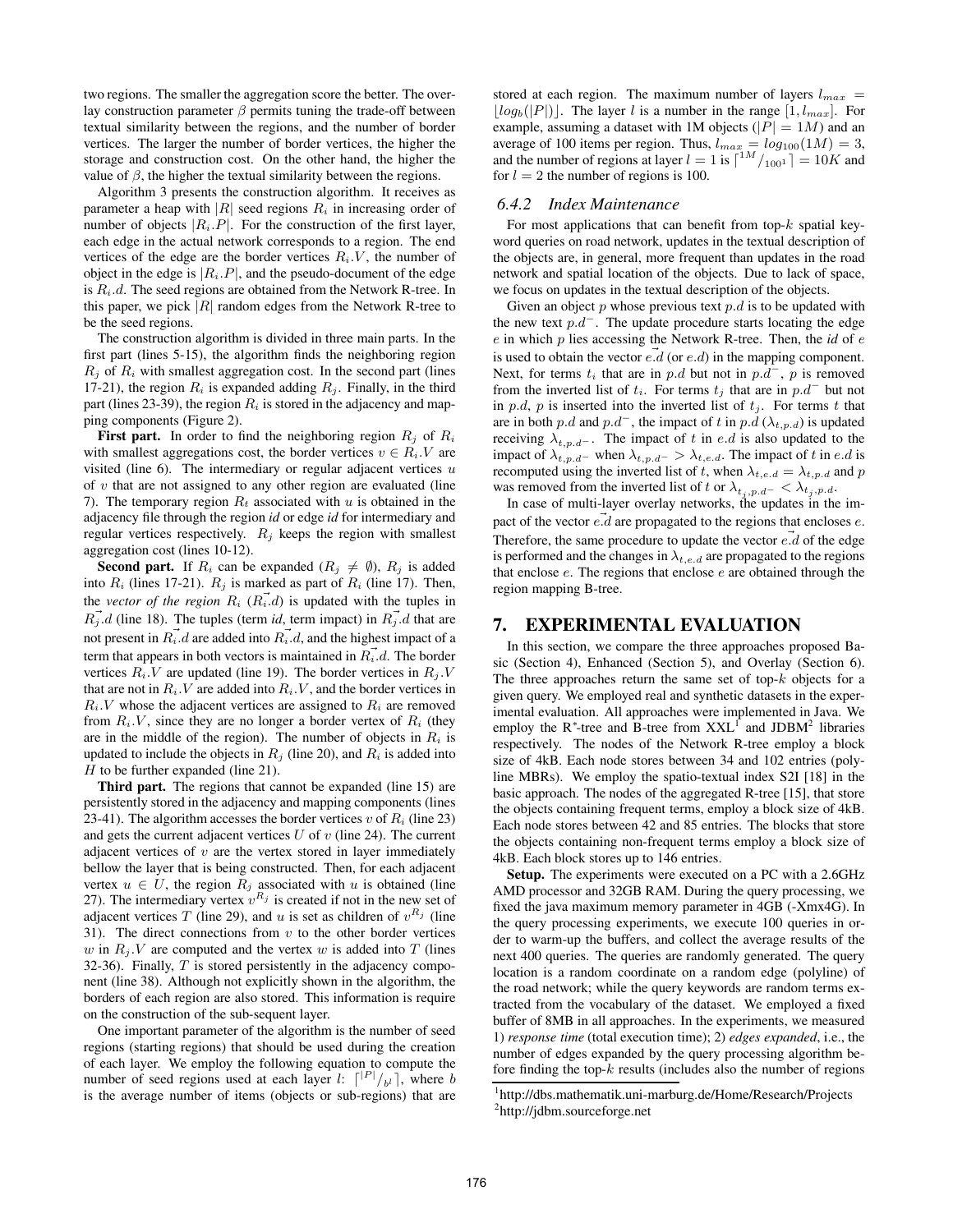**Table 1: Parameters evaluated in the experiments. The default values are presented in bold.**

| <b>Parameter</b>               | Values                           |
|--------------------------------|----------------------------------|
| Number of results $(k)$        | 10, 20, 30, 40, 50               |
| Number of keywords             | 1, 2, 3, 4, 5                    |
| Query parameter $\alpha$       | 0.01, 0.1, 1, 10, 100            |
| Construction parameter $\beta$ | 0.01, 0.1, 1, 10, 100            |
| Average region cardinality     | 10, 20, 30, 40, 50               |
| Number of layers               | 1, 2, 3                          |
| Real datasets                  | London, Australia, British Isles |
| Synthetic datasets             | K1, K2, K3, K4, C1, C2, C3, C4   |

**Table 2: Characteristics of the datasets.**

| <b>Attribute</b>             | London  | <b>Australia</b> | <b>British Isles</b> |
|------------------------------|---------|------------------|----------------------|
| Total size                   | 51MB    | 560MB            | 1.3GB                |
| Total no. of vertices        | 203,383 | 1,181,142        | 3.556.460            |
| Total no. of edges           | 274,947 | 1.631.421        | 4,618,215            |
| Avg. no. of lines per edge   | 5.79    | 13.65            | 10.00                |
| Avg. edge length $(m)$       | 105.12  | 740.47           | 227.3                |
| Total no. of objects         | 34.162  | 69.884           | 298,368              |
| Avg. no. of objects per edge | 0.12    | 0.04             | 0.06                 |
| Total no. of words           | 121,049 | 225,865          | 1,035,857            |
| Total no. of distinct words  | 12.551  | 18,875           | 60.154               |
| Avg. no. of distinct words   | 3.35    | 3.04             | 3.26                 |
| per object                   |         |                  |                      |

expanded in case of overlay approach); 3) *edges processed*, i.e., the number of edges whose objects (lying on the edge) are retrieved for identifying their relevance to the query; 4) *index construction time* (time to build the index); and 5) *index size*. Table 1 shows the main parameters and values used through the experiments. The default values are presented in bold.

**Real datasets.** We employ three real datasets extracted from OpenStreetMap<sup>3</sup>. The datasets are London, Australia, and British Isles. Each dataset was extracted using a rectangle enclosing the region of interest. For the London dataset, we employ the rectangle  $[(-0.449, 51.342), (0.206, 51.649)]$ , where the first coordinate (latitude, longitude) represents the bottom-left corner, and the second coordinate represents the up-right corner. The rectangles used to extract Australia and British Isles datasets are respectively  $[(112.2, -44.2), (154.8, -9.4)]$  and  $[(-11.1, 49.6), (2.1, 62.5)].$  The datasets extracted from OpenStreetMap have several partitions; most of them are regions in the map describing a building or a spatial area. For simplicity, we consider only the road network formed by the largest partition of each dataset. Furthermore, we allocate the objects that do not lie on a edge to the nearest edge in the road network. Table 2 presents some characteristics of each dataset<sup>4</sup>.

**Synthetic datasets.** The synthetic datasets were obtained combining the Australia dataset with Twitter<sup>5</sup> messages (tweets). We created two sets of synthetic datasets. The first set was obtained replacing the text of the objects in Australia dataset with tweets from Twitter<sup>6</sup>. We preserved the road network and the location of the objects in the Australia dataset to create four datasets named K1, K2, K3, and K4. The description of the objects in K1, K2, K3, and K4 datasets is composed by 1, 2, 3, and 4 tweets respectively. The average number of distinct words per object in K1, K2, K3, and K4 datasets is respectively 12.3, 23.6, 33.7 and 42.5. The second



**Figure 9: Response time and number of edges expanded varying the number of results (**k**).**



**Figure 10: Response time and number of edges expanded varying the number of keywords.**

set of synthetic datasets was obtained populating the Australia network with objects. The description of the objects is obtained from Twitter, one tweet per object. Each object is randomly positioned on a random edge of the network. We created four datasets named C1, C2, C3, and C4. The *cardinality* (number of objects) in C1, C2, C3, and C4 datasets is respectively 250k, 500k, 750k, and 1M. We employed distinct tweets to construct the datasets.

#### **7.1 Experiments on Real Datasets**

In this section, we evaluate the query processing performance of *basic* (Section 4), *enhanced* (Section 5), and *overlay* (Section 6) approaches on real datasets. The y-axis is in logarithmic scale, except in Figure 12(a).

**Varying the number of results**  $(k)$ **. Figure 9 depicts the re**sponse time and the number of edges expanded, while varying  $k$ . Both enhanced and overlay have better response time than the basic approach (Figure  $9(a)$ ). The enhanced and basic approaches expand the same number of edges (Figure 9(b)), since they do not have a global view of the network. However, the number of edges processed by the enhanced approach is much smaller than the number of edges processed by the basic approach. The *mark on the bar* indicates the number of edges processed that is a percentage of the total number of edges expanded. In Figure 9(b), for example, the number of edges processed for  $k = 10$  is approximately 15 for the enhanced and 70K for the basic approach. The enhanced approach only processes edges that have objects that can be in the top- $k$ ; while the basic processes all the edges that have objects, even if the objects are not relevant for the query. The overlay approach, on the other hand, expands much fewer edges than basic and enhanced approaches. The number of edges processed by overlay and enhanced approaches is similar. Consequently, the overlay approach is more than one order of magnitude better than the basic approach in response time, edges expanded, and edges processed.

**Varying the number of keywords.** Figure 10 presents the response time and number of edges expanded, while varying the num-

<sup>3</sup> http://www.openstreetmap.org/

<sup>&</sup>lt;sup>4</sup>The real datasets employed in the experiments are available in: http://www.idi.ntnu.no/~joao/publications/EDBT2012/

<sup>5</sup> http://twitter.com

<sup>6</sup> http://snap.stanford.edu/data/twitter7.html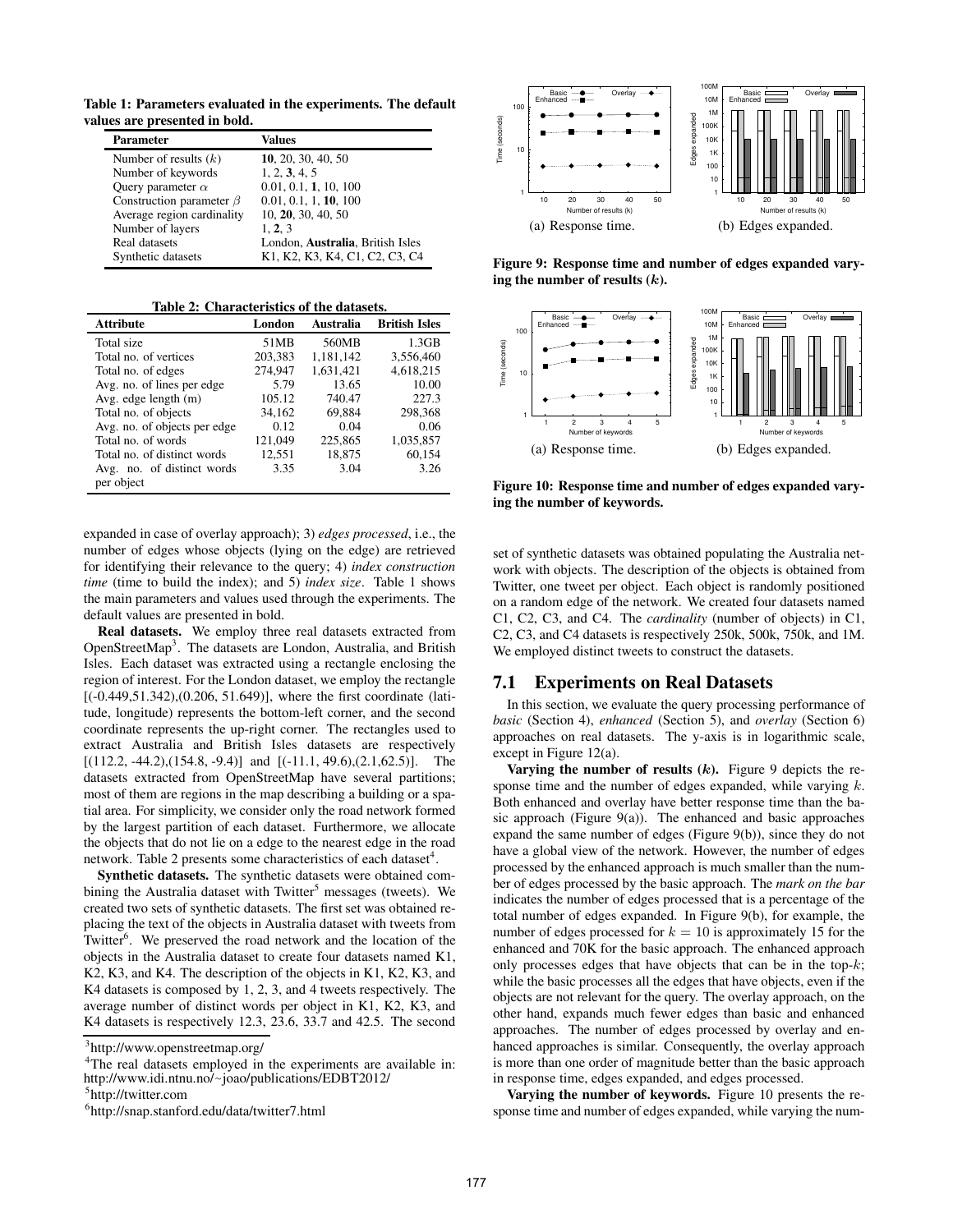

**Figure 11: Response time and number of edges expanded vary**ing the query preference parameter  $(\alpha)$ .



**Figure 12: Index size and response time varying the datasets.**

ber of keywords in the query. The larger the number of keywords in the query, the larger the number of objects that may be relevant for the query. Again, the overlay approach is around one order of magnitude better in response time than enhanced and basic (Figure 10(a)). Figure 10(b) depicts the number of edges expanded and the number of edges processed (mark on the bar). The number of edges processed by overlay and enhanced is very small for queries with few keywords, and increases for queries with more keywords. However, it is much smaller than the number of edges processed by the basic approach. Note that one single edge of the road network may contain several objects.

**Varying the query preference parameter**  $(\alpha)$ **.** In this experiment, we evaluate the impact of the query preference parameter as illustrated in Figure 11. A small value of  $\alpha$  gives more preference to the textual description of the objects, while a high value of  $\alpha$ gives more preference to the network proximity. The query preference parameter does not present a significant impact on response time (Figure 11(a)) and number of edges expanded (Figure 11(b)). All approaches are slight better for higher values of  $\alpha$ , which means more preference to network proximity.

**Varying the datasets.** In this experiment, we study the index size and response time for different real datasets, as shown in Figure 12. Figure 12(a) presents the index size for the different approaches. The index sizes of the enhanced and basic approaches are similar, with a small advantage for the basic approach. However, the index size of the overlay approach is larger. The additional size required by the overlay approach comes from the additional number of vertices (border vertices), edges (direct connections), and the pseudo-document of the regions. The additional size required by the overlay approach is compensated by a significant improvement in response time (Figure 12(b)).

#### **7.2 Experiments on Synthetic Datasets**

In this section, we employ synthetic datasets to evaluate the impact of increasing the number of keywords per object and the number of objects (cardinality) on the road network.

**Varying the number of keywords per object.** Figure 13 shows



**Figure 13: Response time** *keyword datasets***.**



**Figure 14: Edges expanded for** *cardinality datasets***.**

**Figure 15: Index size and response time varying the overlay construction parameter (**β**).**

the response time for varying the number of keywords in the description of the objects (textual description length). The basic approach is not affected by increasing the description of the objects. The high cost of the basic approach is in the processing of the edges. Since the number of objects in the datasets does not vary, the number of edges processed is the same for all datasets. However, increasing the description of the objects has an impact on the response time of the enhanced and overlay approaches. The main reason is that it becomes more costly to identify the edges that have relevant objects, since more objects can be textually relevant for the query. Consequently, more edges are processed. Despite this, the response time of the overlay approach is more than one order of magnitude better.

**Cardinality.** Figure 14 shows the number of edges expanded and processed (mark on the bar) for varying the cardinality of the datasets. Increasing the number of objects has a significant impact on the basic approach, since it increases the number of populated edges. All expanded populated edges are processed by the basic approach. In the case of enhanced and overlay approaches, only the expanded populated edges that have objects that can be in the top- $k$  are processed.

#### **7.3 Overlay Network**

In this section we evaluate the trade-off between the overlay construction cost and the gain in query performance for different setups. The evaluation is performed employing the London dataset.

**Varying overlay construction parameter**  $(\beta)$ **.** In this experiment, we study the advantage of employing text similarity in the overlay construction. Figure 15 shows the index size and the response time while varying  $\beta$ . The higher the value of  $\beta$ , the higher the impact of textual similarity in the grouping of regions during the overlay index construction. Figure 15(a) shows the overlay index size for varying  $\beta$ . The index is small for small and high values of  $\beta$ . It means that incorporating textual similarity or distance reduces the index size because the regions created have smaller number of borders. However, only the textual similarity has a positive impact on the response time (Figure 15(b)). For small values of  $\beta$ , the in-